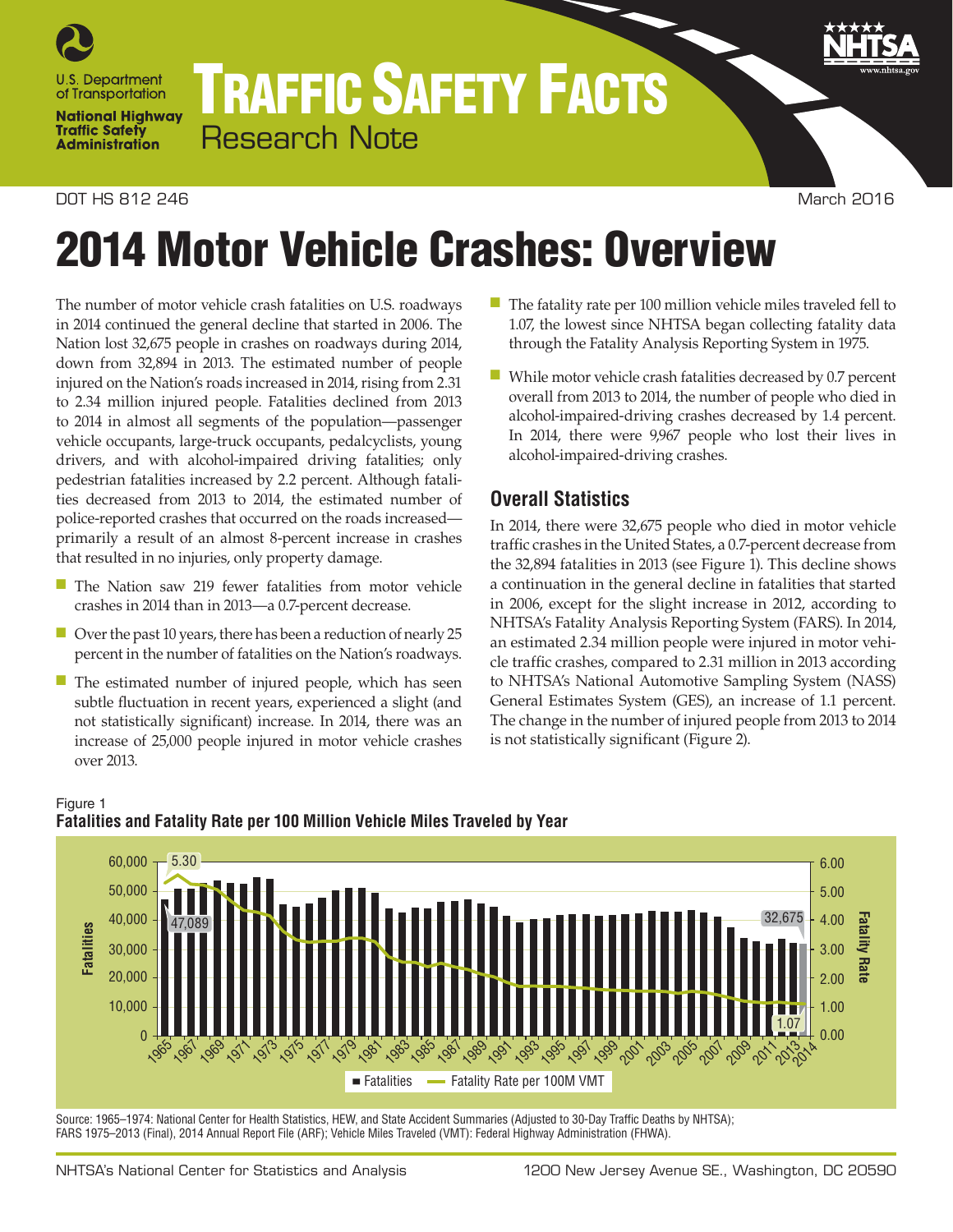



# **Fatality and Injury Rates**

The fatality rate per 100 million vehicle miles traveled (VMT) decreased 2.7 percent from 1.10 in 2013 to 1.07 in 2014 (Table 1). This fatality rate is the lowest fatality rate on record. The overall injury rate remained the same from 2013 to 2014. The 2014 rates are based on VMT estimates from the Federal Highway Administration's (FHWA) September 2015 Traffic Volume Trends (TVT). Overall, 2014 VMT increased by 0.2 percent from 2013 VMT—from 2,988 billion to 3,041 billion. VMT data will be updated when FHWA releases the 2014 Annual Highway Statistics.

### Table 1

Table 2

### **Fatality and Injury Rates per 100 Million VMT**

|                      | 2013 | 2014 | <b>Change</b> | $%$ Change |  |
|----------------------|------|------|---------------|------------|--|
| <b>Fatality Rate</b> | 1.10 | 1.07 | $-0.03$       | $-2.7%$    |  |
| Injury Rate          | 77   |      |               | $0.0\%$    |  |

Source: Fatalities—FARS 2013 [Final], 2014 [ARF]; Injured—NASS GES 2013, 2014 Annual Files; VMT—FHWA (September 2015 TVT)

**Occupants and Nonoccupants Killed and Injured in Traffic Crashes**

# **Occupant and Nonoccupant Classification**

Table 2 shows how both the number of fatalities and injured people changed between 2013 and 2014. Total fatalities decreased by 0.7 percent and decreased across all person type categories except pedestrians. The estimated number of people injured increased by 1.1 percent, not a statistically significant change from 2013.

At 21,022 fatalities, the number of passenger vehicle (passenger car and light truck) occupants who died in 2014 is the lowest on record. Deaths among passenger vehicle occupants had shown a slight increase in 2012, the first since 2002, but in 2014, the 1.0-percent decrease from 2013 continued the general downward trend in this category. One notable decrease was the 2.3-percent decrease in the number of motorcyclists who lost their lives on the roadways in 2014 – 106 fewer motorcyclists. This was the second year in a row of a decrease in motorcyclist fatalities and the first consecutive decrease since the mid-1990s. Pedestrian fatalities increased by 2.2 percent from 2013 to 2014.

### **Description Killed Injured 2013 2014 Change % Change 2013 2014 Change % Change** Total\* 32,894 32,675 -219 -0.7% 2,313,000 2,338,000 +25,000 +1.1% **Occupants** Passenger Vehicles 21,224 21,022 -202 -1.0% 2,046,000 2,074,000 +28,000 +1.4% Passenger Cars | 12,037 | 11,926 | -111 | -0.9% | 1,296,000 | 1,292,000 | -4,000 | -0.3% Light Trucks | 9,187 | 9,096 | -91 | -1.0% | 750,000 | 782,000 | +32,000 | +4.3% Large Trucks | 695 | 657 | -38 | -5.5% | 24,000 | 27,000 | +3,000 | +12.5% Motorcycles 4,692 4,586 -106 -2.3% 88,000 92,000 +4,000 +4.5% **Nonoccupants** Pedestrians | 4,779 | 4,884 | +105 | +2.2% | 66,000 | 65,000 | -1,000 | -1.5% Pedalcyclists | 749 | 726 | -23 | -3.1% | 48,000 | 50,000 | +2,000 | +4.2% Other/Unknown | 190 | 203 | +13 | — | 11,000 | 10,000 | -1,000 | —

Source: Fatalities—FARS 2013 [Final], 2014 [ARF], Injured - NASS GES 2013, 2014 Annual Files \*Total includes occupants of buses and other/unknown occupants not shown in table.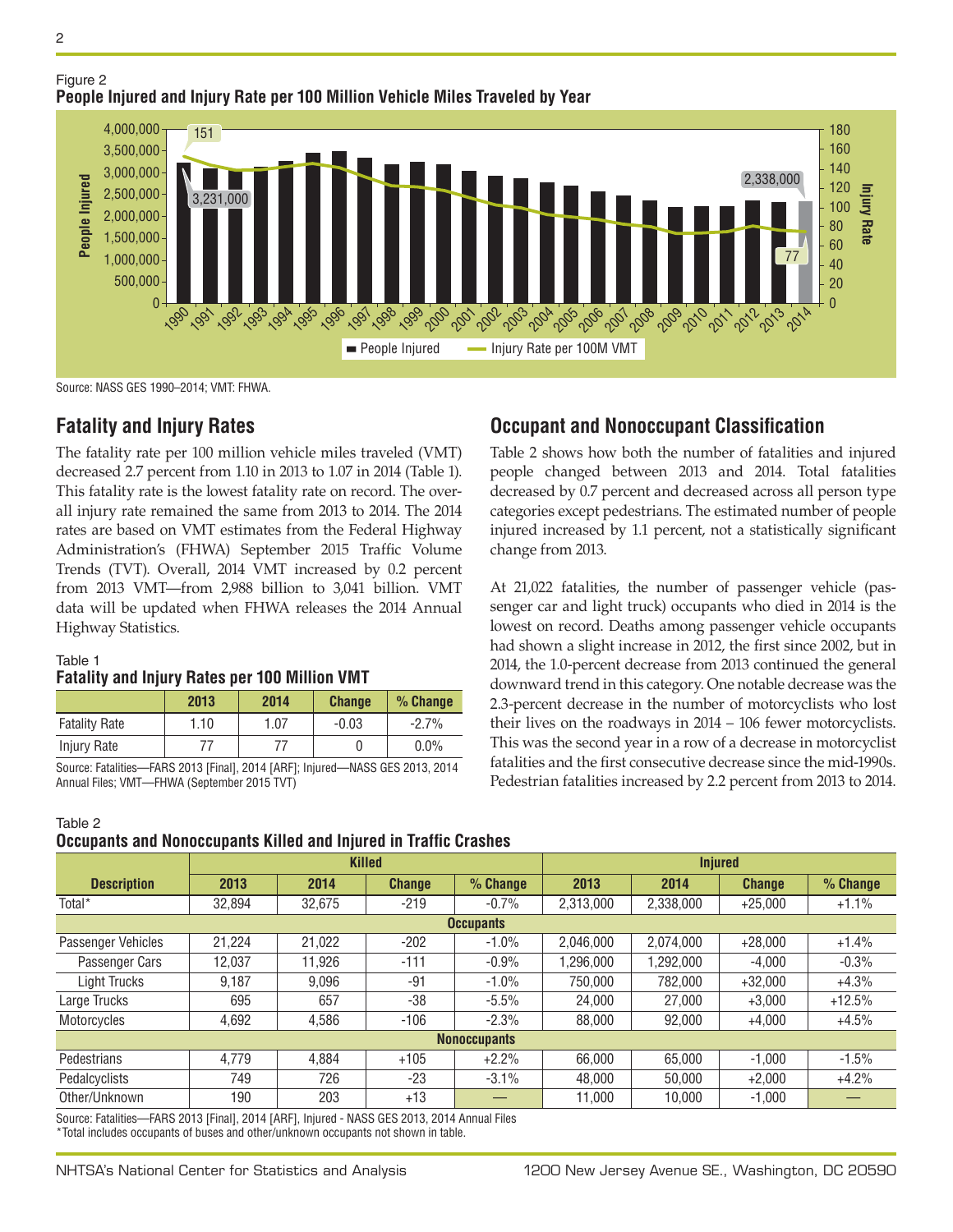It is the highest number of deaths since 2005 and continues a general increase in pedestrian fatalities starting in 2009.

The number of injured light-truck occupants increased in 2014 by an estimated 32,000 from 2013 (not statistically significant), or 4.3 percent. Among nonoccupants, injured pedalcyclists increased by 4.2 percent – an estimated 2,000 more pedalcyclists were injured in motor vehicle crashes in 2014 than in 2013.

## **Change in Fatality Composition**

The fatality composition in 2005 and 2014 is shown in Figure 3. The most obvious shift is in the percentage of passenger car occupant fatalities – changing from 43 percent of the fatalities to 36 percent. This percentage change is the result of 6,586 fewer passenger car occupant fatalities. A reduction of 3,941 lighttruck occupant fatalities led to a slight decrease in that portion of the fatalities. Motorcyclist fatalities now take up 14 percent of total fatalities compared to 11 percent 10 years ago despite a difference of 10 more fatalities in 2014 than in 2005. The portion of nonoccupant fatalities has increased from 13 percent to 18 percent over the 10-year period despite a decrease of 51 fatalities in 2014 over 2005.

## Figure 3 **Fatality Composition, 2005 and 2014**



Source: FARS 2005 [Final] 2014 [ARF]

## **Alcohol-Impaired-Driving Fatalities and Drivers**

Alcohol-impaired-driving fatalities decreased by 1.4 percent from 2013 to 2014 (Table 3), accounting for 31 percent of 2014 overall fatalities. Alcohol-impaired-driving fatalities have accounted for 30 to 32 percent of all crash fatalities since 1995. An alcoholimpaired-driving fatality is defined as a fatality in a crash involving a driver or motorcycle rider (operator) with a blood alcohol concentration (BAC) of .08 g/dL or greater. Large-truck drivers showed the greatest decrease in the percent of alcohol-impaired drivers involved in fatal crashes from 2013 to 2014, dropping 24.4 percent or 22 drivers. Light-truck van/utility/pickup drivers

and motorcycle riders had increases in the number of alcoholimpaired drivers/riders.

## Table 3 **Total and Alcohol-Impaired (AI) Driving Fatalities\***

|                                                                  | 2013             | 2014  | <b>Change</b> | % Change |  |
|------------------------------------------------------------------|------------------|-------|---------------|----------|--|
| <b>Total Fatalities</b>                                          | 32,894<br>32,675 |       | $-219$        | $-0.7%$  |  |
| Al-Driving Fatalities                                            | 10,110           | 9,967 | $-143$        | $-1.4%$  |  |
| <b>Alcohol-Impaired Drivers in Fatal Crashes by Vehicle Type</b> |                  |       |               |          |  |
| Passenger Car                                                    | 4,072            | 3,922 | $-150$        | $-3.7%$  |  |
| Light Truck - Van                                                | 252              | 253   | $+1$          | $+0.4%$  |  |
| Light Truck - Utility                                            | 1.425            | 1,503 | $+78$         | $+5.5%$  |  |
| Light Truck - Pickup                                             | 1,903            | 1,925 | $+22$         | $+1.2%$  |  |
| Motorcycles                                                      | 1,319            | 1,372 | $+53$         | $+4.0%$  |  |
| Large Trucks                                                     | 90               | 68    | $-22$         | $-24.4%$ |  |

Source: FARS 2013 [Final], 2014 [ARF]

\*See definition in text.

# **Crash Type**

The estimated number of motor vehicle crashes, by crash type and severity, is presented in Table 4. The total number of policereported traffic crashes increased by 6.6 percent from 2013 to 2014. This increase is driven by the 7.9-percent increase in property-damage-only crashes—or crashes in which there were no injuries to occupants or nonoccupants during the crash. The number of fatal crashes decreased from 2013 to 2014, but the number of injured increased during the same time period.

## Table 4 **Number of Crashes, by Crash Type**

| <b>Crash Type</b>     | 2013   | 2014                            | <b>Change</b> | % Change |
|-----------------------|--------|---------------------------------|---------------|----------|
| <b>Fatal Crashes</b>  | 30,203 | 29,989                          | $-214$        | $-0.7%$  |
| Non-Fatal Crashes     |        | $5,657,000$ 6,034,000 + 377,000 |               | $+6.7%$  |
| <b>Injury Crashes</b> |        | 1,591,000 1,648,000             | $+57,000$     | $+3.6%$  |
| Property Damage Only  |        | 4,066,000 4,387,000 + 321,000   |               | $+7.9%$  |
| <b>Total Crashes</b>  |        | 5,687,000 6,064,000 + 377,000   |               | $+6.6%$  |

Source: FARS 2013 [Final], 2014 [ARF], NASS GES 2013, 2014

# **Restraint Use and Time of Day**

Among fatally injured passenger vehicle occupants with known restraint use, almost half (49%) of those killed in 2014 were unrestrained (Table 5). Noticeable in the table is that there was an increase in the number of restrained occupants killed and a decrease in the number of unrestrained occupants killed. This is perhaps an indication of a general increase in restraint use over time—in particular during the day—as was shown in the seat belt use rate, 87 percent, estimated through the [National Occupant Protection Use Survey for 2014 \(Report](http://www-nrd.nhtsa.dot.gov/Pubs/812113.pdf)  [No. DOT HS 812 113\), www-nrd.nhtsa.dot.gov/Pubs/812113.](http://www-nrd.nhtsa.dot.gov/Pubs/812113.pdf) [pdf. T](http://www-nrd.nhtsa.dot.gov/Pubs/812113.pdf)he percentage of unrestrained fatalities during the daytime increased from 40 percent in 2013 to 41 percent in 2014, and 59 percent of those killed in the daytime in 2014 were restrained, down from 60 percent in 2013. While this may, at first glance, seem counterintuitive, we must acknowledge that some motor vehicle crashes are not survivable.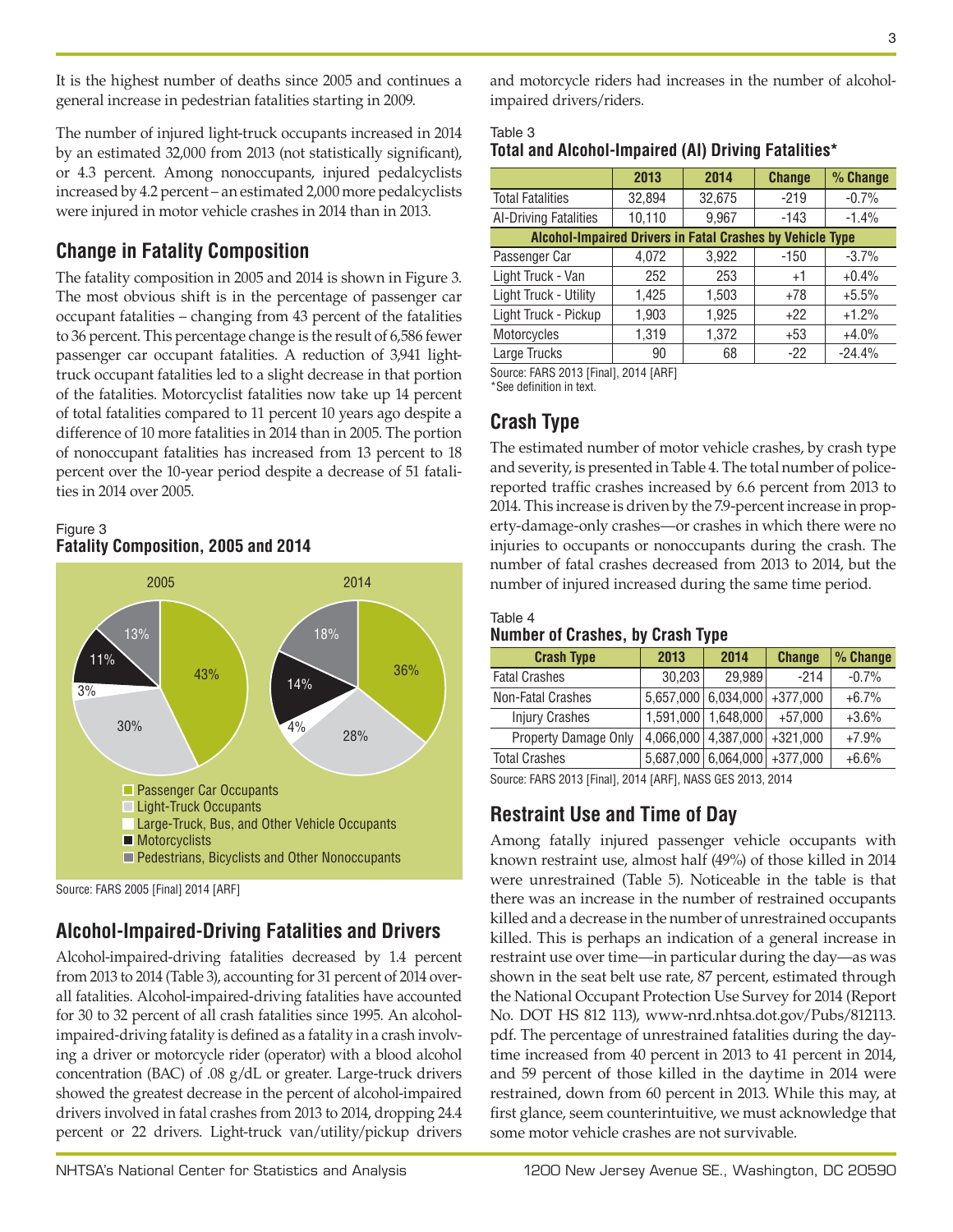Table 5

|                           | <b>Passenger Vehicle Occupants Killed</b> |        |               |            |                           |                              | <b>Passenger Vehicle Occupants Who Survived</b> |        |               |            |                                                           |      |
|---------------------------|-------------------------------------------|--------|---------------|------------|---------------------------|------------------------------|-------------------------------------------------|--------|---------------|------------|-----------------------------------------------------------|------|
|                           |                                           |        |               |            | <b>Based on Known Use</b> | <b>Restraint Use Percent</b> |                                                 |        |               |            | <b>Restraint Use Percent</b><br><b>Based on Known Use</b> |      |
|                           | 2013                                      | 2014   | <b>Change</b> | $%$ Change | 2013                      | 2014                         | 2013                                            | 2014   | <b>Change</b> | $%$ Change | 2013                                                      | 2014 |
| <b>Total</b>              | 21,224                                    | 21,022 | $-202$        | $-1.0%$    |                           |                              | 34,272                                          | 34,044 | $-228$        | $-0.7%$    |                                                           |      |
| <b>Restraint Used</b>     | 9,840                                     | 9,958  | 118           | 1.2%       | 51%                       | 51%                          | 26,374                                          | 26,342 | $-32$         | $-0.1%$    | 84%                                                       | 85%  |
| <b>Restraint Not Used</b> | 9,622                                     | 9,385  | $-237$        | $-2.5%$    | 49%                       | 49%                          | 4,904                                           | 4.732  | $-172$        | $-3.5%$    | 16%                                                       | 15%  |
| Unknown                   | 1.762                                     | 1,679  | -83           | $-4.7%$    |                           |                              | 2,994                                           | 2,970  | $-24$         | $-0.8%$    |                                                           |      |
|                           |                                           |        |               |            |                           | <b>Time of Day</b>           |                                                 |        |               |            |                                                           |      |
| Dav                       | 10,845                                    | 10,783 | $-62$         | $-0.6%$    |                           |                              | 17,711                                          | 17.321 | $-390$        | $-2.2%$    |                                                           |      |
| <b>Restraint Used</b>     | 6,022                                     | 5,974  | -48           | $-0.8%$    | 60%                       | 59%                          | 14,507                                          | 14.118 | $-389$        | $-2.7%$    | 87%                                                       | 87%  |
| <b>Restraint Not Used</b> | 4,052                                     | 4.092  | 40            | 1.0%       | 40%                       | 41%                          | 2.095                                           | 2,042  | $-53$         | $-2.5%$    | 13%                                                       | 13%  |
| Unknown                   | 771                                       | 717    | $-54$         | $-7.0%$    |                           |                              | 1.109                                           | 1.161  | 52            | 4.7%       |                                                           |      |
| <b>Night</b>              | 10,230                                    | 10.067 | $-163$        | $-1.6%$    |                           |                              | 16,519                                          | 16.688 | 169           | 1.0%       |                                                           |      |
| <b>Restraint Used</b>     | 3,780                                     | 3,931  | 151           | 4.0%       | 41%                       | 43%                          | 11,848                                          | 12,209 | 361           | 3.0%       | 81%                                                       | 82%  |
| <b>Restraint Not Used</b> | 5,469                                     | 5,195  | $-274$        | $-5.0%$    | 59%                       | 57%                          | 2.799                                           | 2,682  | $-117$        | $-4.2%$    | 19%                                                       | 18%  |
| Unknown                   | 981                                       | 941    | -40           | $-4.1%$    |                           |                              | ,872                                            | 1.797  | $-75$         | $-4.0%$    |                                                           |      |

## **Passenger Vehicle Occupants Involved by Restraint Use, Survival Status and Time of Day**

Source: FARS 2013 Final, 2014 ARF

For those passenger vehicle occupants who survived fatal crashes in 2014, only 15 percent were unrestrained. During the daytime, 13 percent of passenger vehicle occupants who survived fatal crashes were unrestrained, thus 87 percent of the survivors were restrained. This compares to the nighttime restraint use among the survivors—18 percent of the night time crash survivors were unrestrained and 82 percent of the nighttime crash survivors were restrained.

# **Fatal Crashes Involving Large Trucks**

There was a 2.0-percent decrease in the number of people killed in crashes involving large trucks from 2013 to 2014 as shown in Table 6. The number of large-truck occupants who were killed decreased by 5.5 percent and occupants of other vehicles involved in the crashes who were killed increased slightly by 0.4 percent. The number of nonoccupants killed from a large truck crash decreased by 11.8 percent (52 people) from 2013 to 2014. Note that the number of fatal crashes involving large trucks is relatively small compared to those involving other vehicles, so even small changes in the numbers of fatalities may result in large percentage changes.

### Table 6 **People Killed in Large-Truck Crashes**

| <b>Type</b>                    | 2013  | 2014  | <b>Change</b> | % Change |
|--------------------------------|-------|-------|---------------|----------|
| <b>Truck Occupants</b>         | 695   | 657   | $-38$         | $-5.5%$  |
| Single-Vehicle                 | 431   | 406   | $-25$         | $-5.8%$  |
| Multivehicle                   | 264   | 251   | $-13$         | $-4.9%$  |
| <b>Other Vehicle Occupants</b> | 2.845 | 2,857 | 12            | $+0.4%$  |
| Nonoccupants                   | 441   | 389   | $-52$         | $-11.8%$ |
| Total                          | 3.981 | 3,903 | $-78$         | $-2.0%$  |

Source: FARS 2013 [Final], 2014 [ARF]

# **Crash Location**

Fatalities in rural crashes decreased by 5.8 percent from 2013 to 2014 (Table 7) while those in urban crashes increased by 2.4 percent. People killed in roadway departure crashes decreased by 2.8 percent and intersection crashes decreased by 0.2 percent. Following are the definitions used for roadway departure and intersection crashes as defined by FHWA.

**Roadway Departure Crash:** A crash in which a vehicle crosses an edge line, a center line, or leaves the traveled way. Types of crashes fitting the definition include fatal crashes in which the first event for at least one of the involved vehicles ran off road (right or left), crossed the centerline or median, went airborne, or hit a fixed object.

**Intersection:** Includes intersection and intersection-related crashes as well as driveway and alley access or related crashes.

### Table 7

## **People Killed in Motor Vehicle Traffic Crashes, by Roadway Function Class, Roadway Departure and Relation to Junction**

|                               | 2013   | 2014   | <b>Change</b> | % Change |  |  |  |  |  |
|-------------------------------|--------|--------|---------------|----------|--|--|--|--|--|
| Total                         | 32,894 | 32,675 | $-219$        | $-0.7%$  |  |  |  |  |  |
| <b>Roadway Function Class</b> |        |        |               |          |  |  |  |  |  |
| Rural                         | 17,740 | 16,710 | $-1,030$      | $-5.8%$  |  |  |  |  |  |
| Urban                         | 15,119 | 15,487 | $+368$        | $+2.4%$  |  |  |  |  |  |
| <b>Roadway Departure</b>      |        |        |               |          |  |  |  |  |  |
| Roadway Departure*            | 18,312 | 17,791 | $-521$        | $-2.8%$  |  |  |  |  |  |
| <b>Relation to Junction</b>   |        |        |               |          |  |  |  |  |  |
| Intersection*                 | 8,678  | 8.664  | -14           | $-0.2%$  |  |  |  |  |  |

Source: FARS 2013 [Final], 2014 [ARF]

Total includes unknown Roadway Function Class. The 2014 ARF contained a large number of cases with unknown Roadway Function Class. \*See definitions in text.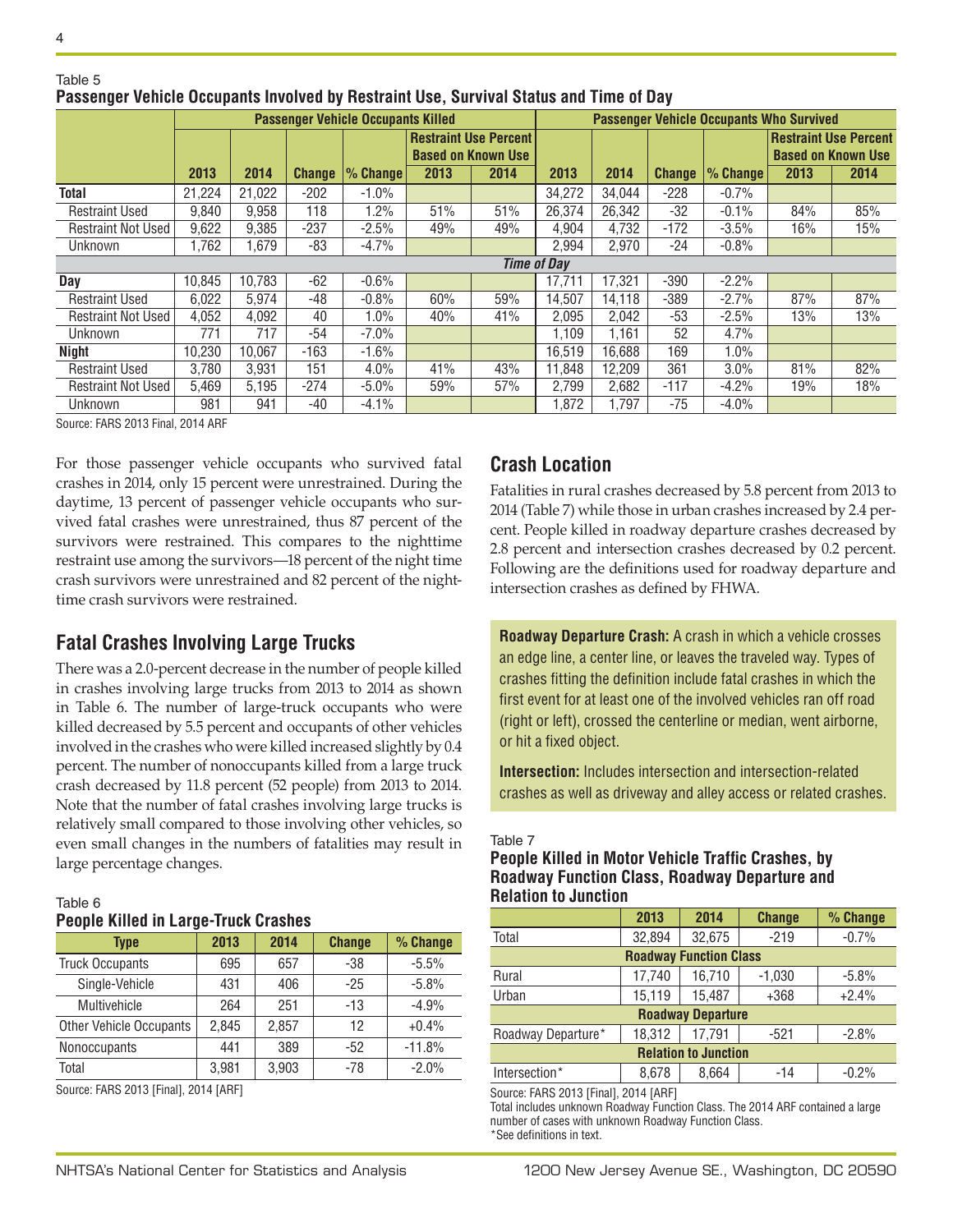- There was a large decrease in motorcyclist fatalities for the 40- to 49-year-old population: 158 fewer fatalities in 2014 than in 2013.
- Passenger vehicle occupants killed in single-vehicle rollovers decreased 4.0 percent from 2013 to 2014. Looking just at passenger cars, that decrease was 8.4 percent.
- There were 10 times as many unhelmeted motorcyclist fatalities in States without universal helmet laws (1,565 unhelmeted fatalities) as in States with universal helmet laws (151 unhelmeted fatalities) in 2014.
- Twenty-four percent of alcohol-impaired drivers in fatal crashes in 2014 had a previous license suspension or revocation (within just the last 3 years, for alcohol-related and nonalcohol-related offenses).
- The decrease in the number of young drivers (16 to 20 years old) involved in fatal crashes (106) from 2013 to 2014 makes up 48 percent of the decrease in all drivers involved during that time (221).
- The number of young drivers involved in fatal crashes decreased from 2013; however, the number of young drivers who died increased by 1.3 percent.
- Sixty-two percent of large-truck occupants killed in 2014 died in single-vehicle crashes.

# **State-by-State Distribution of Fatalities and Alcohol-Impaired Driving Crash Fatalities**

Table 8 presents the total number of motor vehicle crash fatalities and the number of alcohol-impaired-driving fatalities, for 2013 and 2014, the change in the number of fatalities, and the percentage change for each State, the District of Columbia, and Puerto Rico. Twenty-nine States and Puerto Rico had reductions in the number of fatalities. In 2014, the largest reduction was in New York, with 163 fewer fatalities. There were 21 States and the District of Columbia with more motor vehicle fatalities in 2014 than in 2013. Texas had the largest increase, with 149 additional fatalities.

Nationwide, about one-third (31%) of the total fatalities were in alcohol-impaired-driving crashes. Twenty-seven States, the District of Columbia, and Puerto Rico saw declines in the number of alcohol-impaired-driving fatalities. South Carolina had the largest decrease, with 61 fewer lives lost in alcoholimpaired-driving crashes in 2014. Twenty-two States saw increases in alcohol-impaired-driving fatalities, with the largest increase of 112 fatalities in Texas.

Additional State-level data is available at NCSA's State Traffic Safety Information Web site at: [www-nrd.nhtsa.dot.gov/](http://www-nrd.nhtsa.dot.gov/departments/nrd-30/ncsa/stsi/USA%20web%20report.htm) [departments/nrd-30/ncsa/stsi/USA web report.htm](http://www-nrd.nhtsa.dot.gov/departments/nrd-30/ncsa/stsi/USA%20web%20report.htm)

Suggested APA format citation for this report:

National Center for Statistics and Analysis. (2016, March). *2014 motor vehicle crashes: Overview.* (Traffic Safety Facts Research Note. Report No. DOT HS 812 246). Washington, DC: National Highway Traffic Safety Administration.

NHTSA's Fatality Analysis Reporting System is a census of all crashes of motor vehicles traveling on public roadways in which a person died within 30 days of the crash. Data for the NASS GES comes from a nationally representative sample of police-reported motor vehicle crashes of all types, from property-damage-only to fatal.

The information in this Research Note represents only major findings from the 2014 FARS and NASS GES files. Additional information and details will be available at a later date. Internet users may access this research note and other general information on highway traffic safety may be accessed at: [www-nrd.nhtsa.dot.gov/CATS/index.aspx](http://www-nrd.nhtsa.dot.gov/CATS/index.aspx)

U.S. Department of Transportation **National Highway Traffic Safety Administration**